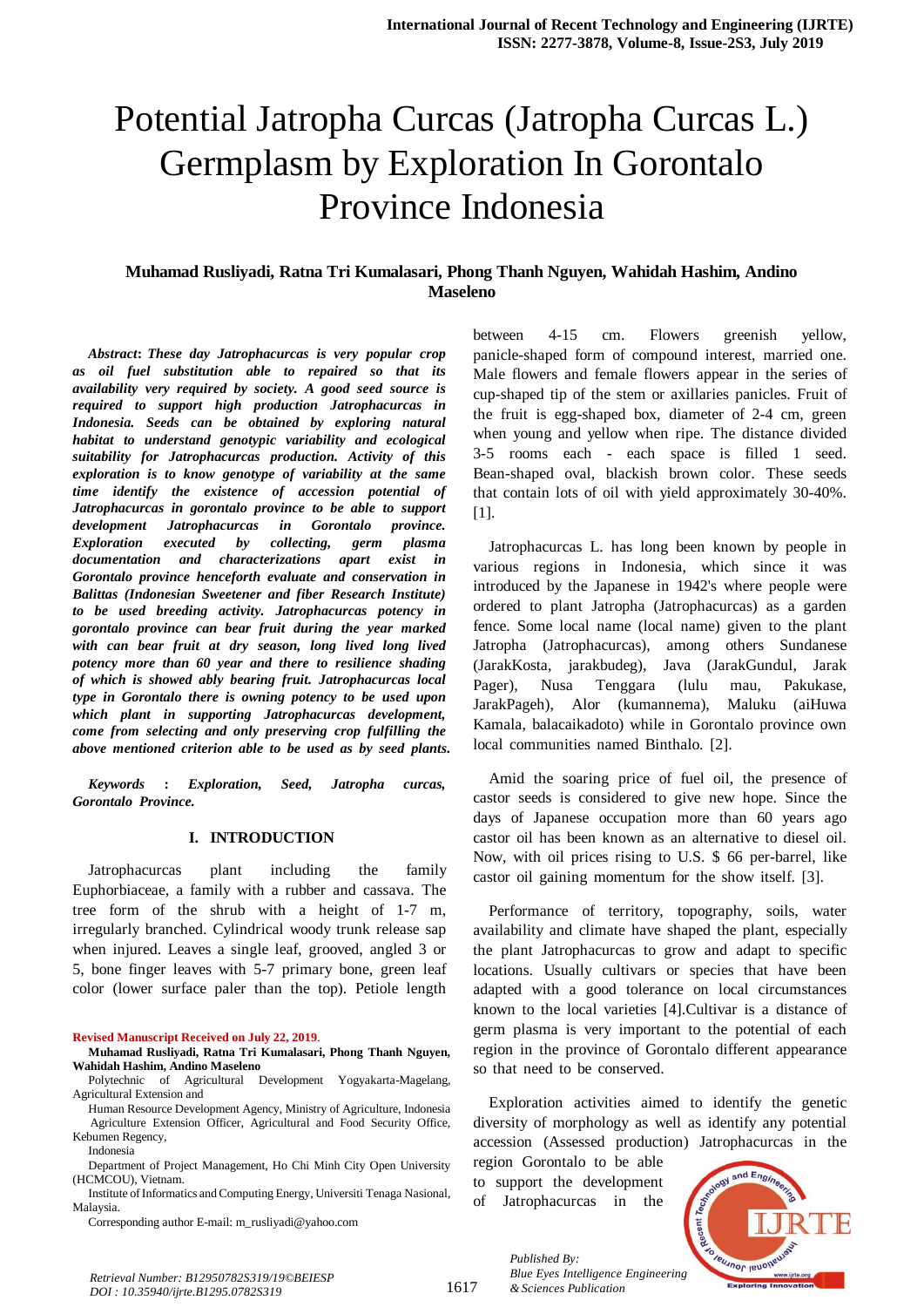province of Gorontalo.

## **II. RESEARCH METHODOLOGY**

Exploration activities carried out in December 2006. Areas to be explored consists of level II region of Bone County Bolango, Regency Gorontalo, Gorontalo City Boalemo District and less than 4 out of 5 Regional Level II in the Province of Gorontalo.

Exploration carried out by collecting, characterization and documentation of existing germplasm distance in the province of Gorontalo to the next to be evaluated and conserved in Balittas to be used further breeding activities.

The approach used a survey method in which the field before carrying out field activities are preceded by Pre Survey to collect data about the history and development locations and other information from the Department of Forestry Plantations and Gorontalo Province and the local community. Another form of survey material preparation prior to field survey with an inventory of materials and tools necessary.

Each district explored taking 8 points  $\ell$  samples. Determination of sample trees is done selectively used as a starting point of reference in the sampling of selected trees that have the appearance of heavy fruiting, flowering or the number of female flowers per-clusters quite a lot. According [5] dense fruit criteria are plants that bear fruit at least three bunches of clusters that each have 10 pieces or more. The selected trees are marked wire, recorded on the passport data, characterized, documented and taken seeds or roasts to be evaluated further in Balittas(Indonesian Sweetener and fiber Research Institute) Karangploso, Malang. Methods of data analysis used is descriptive analysis method and simple statistics.

#### **III. RESULTS** AND **DISCUSSION**

Exploration results showed that characteristics of local Jatrophadipropinsigorontalo almost the same morphological characteristics of the color red, green plant shoots, green leaf color and number of leaf indentation of five fruit. Other plants are found consists of 2 types of leafy plants and broadleaf narrow. Most of the plants found in the type of narrow leaved plants while the broad-leaf type found in the village leyato district south eastern city of Gorontalo town but has not been fruitful.

Jatropha (Jatrophacurcas) Gorontalo local also has the potential shade tolerant because of some samples was found in sample number  $4 / BB - GTL$ ,  $7 / BB - GTL$ 

and  $15 / KG$  - GTL is able to bear fruit in the dry season, although not so much. This gives a picture on a less than optimal conditions capable of fruiting, of the three samples which have the highest production Assessed on sample number  $4 / BB - GTL$  in toto village north Bone Bolango County Tilong Kabila.

Plants have a range in altitude tolerance grows large enough, from  $0-1700$  m asl  $[6]$ . Height varies from place sampling locations for each region taken from the beach about  $4 \text{ m}$  above sea level to undulating hills with the highest area of approximately 165 m above sea level, with different production variations. High places allegedly giving effect to the character spacing of crop production in the Province of Gorontalo. Samples obtained from the place that has a height of more than 100 m above sea level as much as  $\overline{5}$  (sample) is the sample number 01 / BB - GTL (150 m asl), 16 / KB - GTL (140 m asl), 17 / KB - GTL (165 m asl),  $26$  / B - GTL (110 m asl), and  $27 / B$  - GTL (120 m asl). Considering the age it can be seen in Table 1 that the sample number  $17$ /KB-GTL show good performance with the number of fruits per bunch has as many as  $8-18$  fruit although the number of branches has not been too many (10 pieces).

The diversity of characters that crop performance indicated the distance is not too visible because virtually all the same. On top of all the color samples taken reddish green even if it differs not very real. Green leaf color all but the sample number  $10 / KT$  - GTL has a wider leaf than the other samples with a length of approximately 25 cm and 30 cm wide and almost all the leaves have grooves 5 pieces.

Age of plant samples taken varied from age 6 months to  $63$  years of age. Information age range of plants obtained from farmers or ownerswho provide forecast information when planted. The diversity of plant life indicates samples taken have the potential for long-lived and still bear fruit even in sample number  $8 / BB - T$ GTL plant has reached 60 years old but still productive fruiting can even reach  $4.243$  kg of planting.

Number of bunches of plants sampled distance has a varied range of 3-128 bunches. The range of the smallest three bunches were taken from samples with a variety of characters and still broadleaf flowering stage so that the maximum formation yet tnadan - bunches. Bunch is the formation of the fruit stalk which usually consists of several male and female flowers are pollinated itself (selfing).

Total fruit pertandan varies with the range - average between 60-20 units. Number of fruits pertandan this will affect the production of fruit cropping distance in broad fruitful union. The diversity of production potential is highly dependent on the biophysical condition of the plants grow, including altitude, rainfall, soil type and texture as well as the genetic potential that dilapang with different conditions.

Assessed production represents the estimated results of the



*Retrieval Number: B12950782S319/19©BEIESP*<br>1618 *& Sciences Publication DOI : 10.35940/ijrte.B1295.0782S319*

1618

*Published By: Blue Eyes Intelligence Engineering*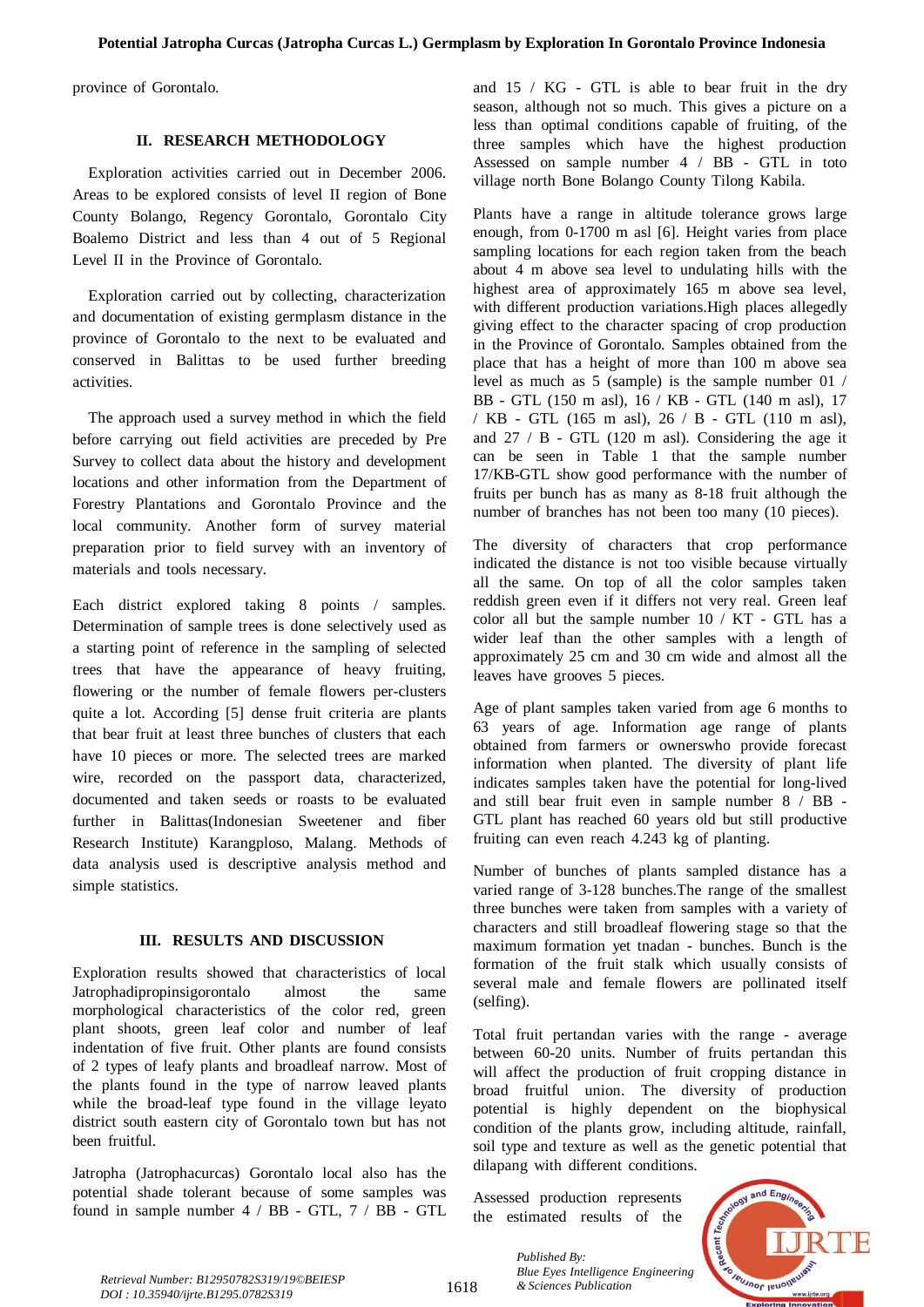Jatropha plantation which the calculation depends on the number of bunches and number of fruit in one season pertandan fruition. The diversity of the performance of production from the samples taken showed the highest yield potential obtained on samples  $8 / BB - GTL$ located in the village of Bone BolangoPangguloBotupingge District. Yanng plant age reached 60 years with a canopy spread and very heavy in fruit. The spacing of plants begin to bear fruit at the age of 6 months and stabilized after the age of 5 years as for its economic life between the ages of 30-40 years [7].

Table 1. Character GermplasmJatrophacurcas Number Collection, Local Origin, High plant; Stem diameter, High Places, Age of plant, Branches, Bunch Number, Number of Fruit Per-Bunch, and Assessed Production Per-plant and Assessed production per unit area (ha) in Bone County Bolango, Gorontalo Province, 2006

|                              |                                                                      |                      |                              |                                       |                           |                                     |                        | Num                                     |                                                          |                                     |                                                       | Assessed production per unit area |                        |
|------------------------------|----------------------------------------------------------------------|----------------------|------------------------------|---------------------------------------|---------------------------|-------------------------------------|------------------------|-----------------------------------------|----------------------------------------------------------|-------------------------------------|-------------------------------------------------------|-----------------------------------|------------------------|
| Numb<br>er<br>Collec<br>tion | Local<br>Origin                                                      | High<br>plant<br>(m) | Stem<br>diam<br>eter<br>(cm) | High<br>Places<br>$(m \text{ as } l)$ | Age of<br>plant<br>(year) | Numb<br>r of<br><b>Branc</b><br>hes | Numb<br>er of<br>Bunch | ber<br>of<br>Fruit<br>Per-<br>Bunc<br>h | Assessed<br>Producti<br>on<br>Per-plan<br>$\tilde{t(g)}$ | Plant<br>spacin<br>g<br>(2X2)<br>m) | $(Kg ha^{-1})$<br>Plant<br>spacin<br>g<br>(3X3)<br>m) | Plant<br>spacing<br>(1,5X1,5m)    | Note                   |
| 01/<br>$BB -$<br><b>GTL</b>  | Boidu<br>Village,<br>Bulango,<br>BoneBola<br>ngo                     | 3                    | 2,5                          | 150                                   | 63                        | 36                                  | 71                     | $\boldsymbol{0}$                        | $\overline{\phantom{a}}$                                 | $\overline{0}$                      | $\overline{0}$                                        | $\mathbf{0}$                      |                        |
| 02/<br>$BB -$<br><b>GTL</b>  | Boidu<br>Village,<br>Bulango,<br><b>BoneBola</b><br>ngo              | $\mathbf{1}$         | $\overline{2}$               | 12                                    | $\mathbf{1}$              | 5                                   | 6                      | $6 - 14$                                | 117                                                      | 292,5                               | 130                                                   | 520                               | Still<br>Flowering     |
| 03/<br>$BB -$<br><b>GTL</b>  | TotoUtara<br>Village,<br>Tilong<br>Kabila,<br><b>BoneBola</b><br>ngo | $\overline{2}$       | 3,5                          | 10                                    | $\overline{2}$            | $\overline{7}$                      | 14                     | $8 - 20$                                | 382                                                      | 955,5                               | 424,7                                                 | 1698,7                            |                        |
| 04/<br>$BB -$<br><b>GTL</b>  | TotoUtara<br>Village,<br>Tilong<br>Kabila,<br><b>BoneBola</b><br>ngo | $\overline{2}$       | 3                            | 10                                    | $\overline{2}$            | 8                                   | 13                     | $7-19$                                  | 330                                                      | 823,8                               | 366,2                                                 | 1464,7                            |                        |
| 05/<br>$BB -$<br><b>GTL</b>  | Bongopini<br>Village,<br>Tilong<br>Kabila,<br>Bone<br>Bolango        | 2.5                  | 2,8                          | 12                                    | $\overline{2}$            | 11                                  | 10                     | $6-16$                                  | 234                                                      | 585                                 | 260                                                   | 1040                              | Plants in the<br>shade |
| 06/<br>$BB -$<br><b>GTL</b>  | Moutong<br>Village,<br>Tilong<br>kabila.<br>Bone<br>Bolango          | $\overline{2}$       | $\overline{2}$               | 10                                    | $\overline{2}$            | 8                                   | 6                      | $7-19$                                  | 152                                                      | 380,3                               | 169                                                   | 676                               |                        |
| 07/<br>$BB -$<br><b>GTL</b>  | <b>Buwata</b><br>Village,<br>Botupingg<br>e, Bone<br>Bolango         | 2.5                  | $\overline{c}$               | 10                                    | $\overline{2}$            | 6                                   | 5                      | $3 - 5$                                 | 39                                                       | 97.5                                | 43.3                                                  | 173,3                             |                        |
| 08/<br>$BB -$<br><b>GTL</b>  | Panggulo<br>Village,<br>Botupingg<br>e, Bone<br>Bolango              | $\overline{4}$       | 30                           | 3                                     | 60                        | 34                                  | 128                    | $6 - 28$                                | 4243                                                     | 10608                               | 4714,<br>$\overline{7}$                               | 18858,7                           | Plants in the<br>shade |
|                              | Average                                                              | 2,4                  | 6,0                          | 27,1                                  | 16,8                      | 14,4                                | 31,6                   | 10,3                                    | 785,3                                                    | 1717,<br>8                          | 763,5                                                 | 3053,9                            |                        |
|                              | <b>STDev</b>                                                         | 0,9                  | 9,7                          | 49,7                                  | 27,6                      | 12,9                                | 44,7                   | 6,3                                     | 1529,4                                                   | 3607,<br>4                          | 1603,<br>3                                            | 6413,3                            |                        |
|                              |                                                                      |                      |                              |                                       |                           |                                     |                        |                                         |                                                          |                                     |                                                       |                                   |                        |



*Published By:*

*& Sciences Publication*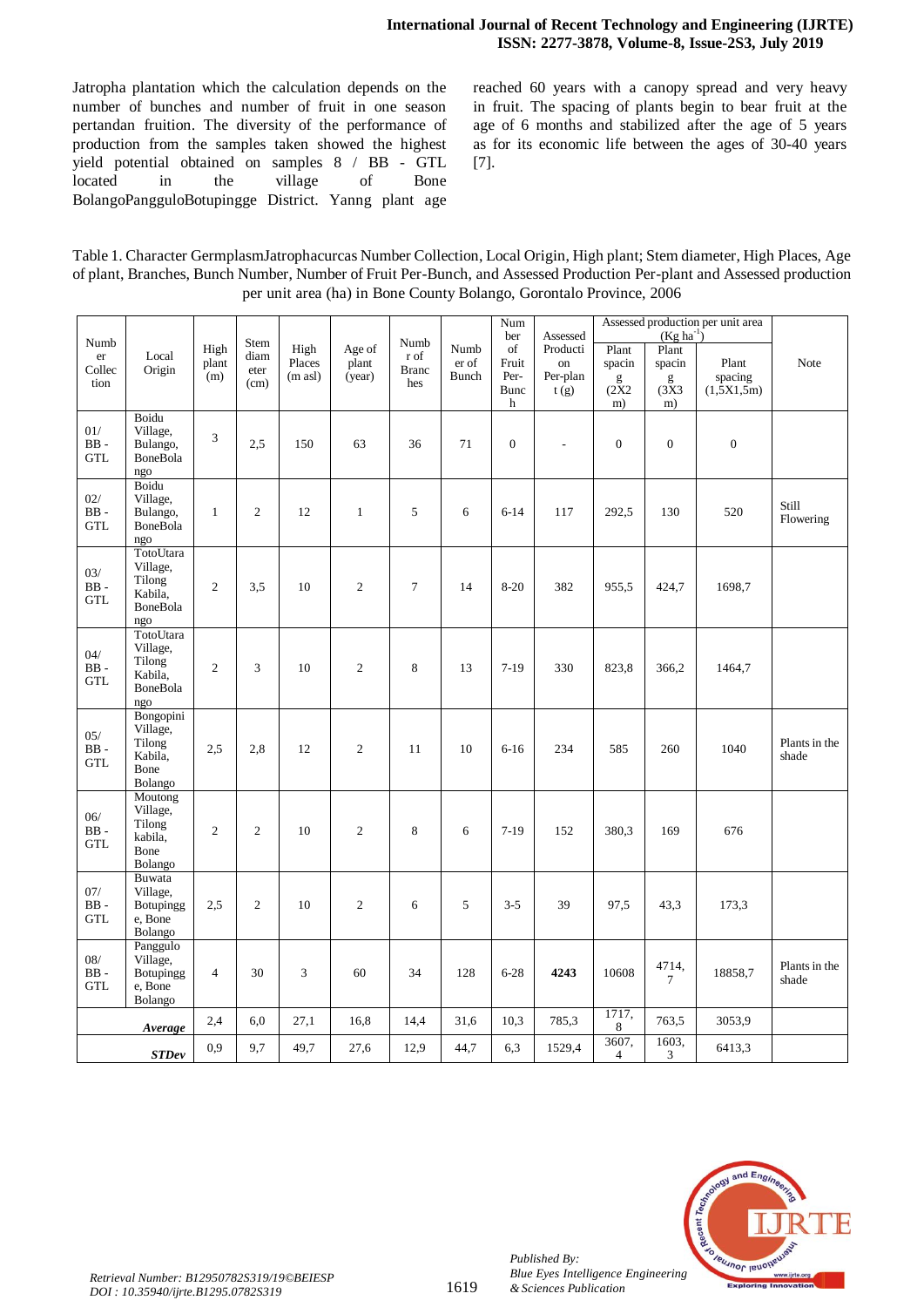# **Potential Jatropha Curcas (Jatropha Curcas L.) Germplasm by Exploration In Gorontalo Province Indonesia**

Table 2. Character GermplasmJatrophacurcas Number Collection, Local Origin, High plant; Stem diameter, High Places, Age of plant, Branches, Bunch Number, Number of Fruit Per-Bunch, and Assessed Production Per-plant and Assessed production per unit area (ha) in Bone County Bolango, Gorontalo Province, 2006

| Number                                      |                                                          | High                                                                        | Stem                | High                  | Age<br>of                       | Num                          | Numbe         | Number                    | Assessed<br>Productio           | Assessed production per unit area |                                       |                                                  |                                                          |
|---------------------------------------------|----------------------------------------------------------|-----------------------------------------------------------------------------|---------------------|-----------------------|---------------------------------|------------------------------|---------------|---------------------------|---------------------------------|-----------------------------------|---------------------------------------|--------------------------------------------------|----------------------------------------------------------|
| Collectio<br>$\mathbf n$                    | Local Origin                                             | plant<br>(m)                                                                | diamet<br>$er$ (cm) | Plac<br>es(m)<br>asl) | plant<br>(year<br>$\mathcal{L}$ | br of<br><b>Bran</b><br>ches | r of<br>Bunch | of Fruit<br>Per-Bunc<br>h | $\mathbf n$<br>Per-plant<br>(g) | Plant<br>spacing<br>(2X2 m)       | Plant<br>spacing<br>$(3X3 \text{ m})$ | Plant<br>spacing<br>(1,5X1)<br>$, 5 \text{ m}$ ) | Note                                                     |
| $11/KB$ -<br><b>GTL</b>                     | Huntu Village,<br>Batu Daa, Kab.<br>Gorontalo            | 2,5                                                                         | 16                  | 5                     | 10                              | 22                           | 17            | $6 - 16$                  | 365                             | 911,6                             | 405,2                                 | 1620,7                                           | <b>New</b><br>flowering<br>plants<br>$\bar{a}$<br>width) |
| $12/KB -$<br>GTL                            | Tambongo Timur<br>Village, Batu Daa,<br>Kab. Gorontalo   | $\overline{2}$                                                              | 5                   | 12                    | 3                               | 86                           | 27            | $5 - 17$                  | 579                             | 1447,8                            | 643,5                                 | 2574                                             | New<br>flowering<br>plants                               |
| $13/$ KB -<br>GTL                           | Kaliyoso Village,<br>Bongo Meme,<br>Kab. Gorontalo       | 2,5                                                                         | 10                  | 25                    | 15                              | 38                           | 35            | $7 - 13$                  | 683                             | 1706,3                            | 758,3                                 | 3033,3                                           |                                                          |
| $14/$ KB -<br><b>GTL</b>                    | Dulamayo,<br>Bongomeme, Kab.<br>Gorontalo                | 1,5                                                                         | 20                  | 25                    | 15                              | 14                           | 14            | $10 - 20$                 | 410                             | 1023,8                            | 455                                   | 1820                                             |                                                          |
| $15/$ KB -<br><b>GTL</b>                    | Bongo Hulawa<br>Village,<br>Bongomeme, Kab.<br>Gorontalo | $\overline{4}$                                                              | 32                  | 90                    | 25                              | 46                           | 40            | $1-3$                     | 156                             | 390                               | 173,3                                 | 693,3                                            |                                                          |
| $16/$ KB $\text{-}$<br>$\operatorname{GTL}$ | Otopade Village,<br>Bongo Meme,<br>Kab. Gorontalo        | $\overline{2}$                                                              | 7,5                 | 140                   | 3                               | 11                           | 11            | $11 - 18$                 | 322                             | 804,4                             | 357,5                                 | 1430                                             | Plants in<br>the shade                                   |
| $17/KB -$<br><b>GTL</b>                     | Batulayar Village,<br>Bongomeme, Kab.<br>Gorontalo       | $\mathbf{1}$                                                                | $\tau$              | 165                   | $\mathbf{1}$                    | 10                           | 10            | $8 - 18$                  | 254                             | 633,8                             | 281,7                                 | 1126,7                                           | Fruit<br>shape bit<br>wide                               |
| $18/$ KB -<br><b>GTL</b>                    | Mulyonegoro<br>Village, Pulubala,<br>Kab. Gorontalo      | $\overline{2}$                                                              | $\tau$              | 100                   | 6                               | 15                           | 8             | $4 - 6$                   | 78                              | 195                               | 86,7                                  | 346,7                                            |                                                          |
| $21/KB -$<br><b>GTL</b>                     | Lakeya Village,<br>Tolangohula, Kab<br>Gorontalo         | 1,1                                                                         | 3                   | 50                    | $\overline{2}$                  | 13                           | 13            | $6 - 12$                  | 228                             | 570,4                             | 253,5                                 | 1014                                             |                                                          |
|                                             | Average                                                  | 2,1                                                                         | $_{\rm 8,8}$        | 68,0                  | 8,9                             | 28,3                         | 19,4          | 10,1                      | 341,7                           | 853,7                             | 379,4                                 | 1517,6                                           |                                                          |
|                                             | STDev                                                    | 0,9<br>58,3<br>8,1<br>5,7<br>25,1<br>11,7<br>4,3<br>194,6<br>486,3<br>216,1 |                     | 864,6                 |                                 |                              |               |                           |                                 |                                   |                                       |                                                  |                                                          |



*Published By:*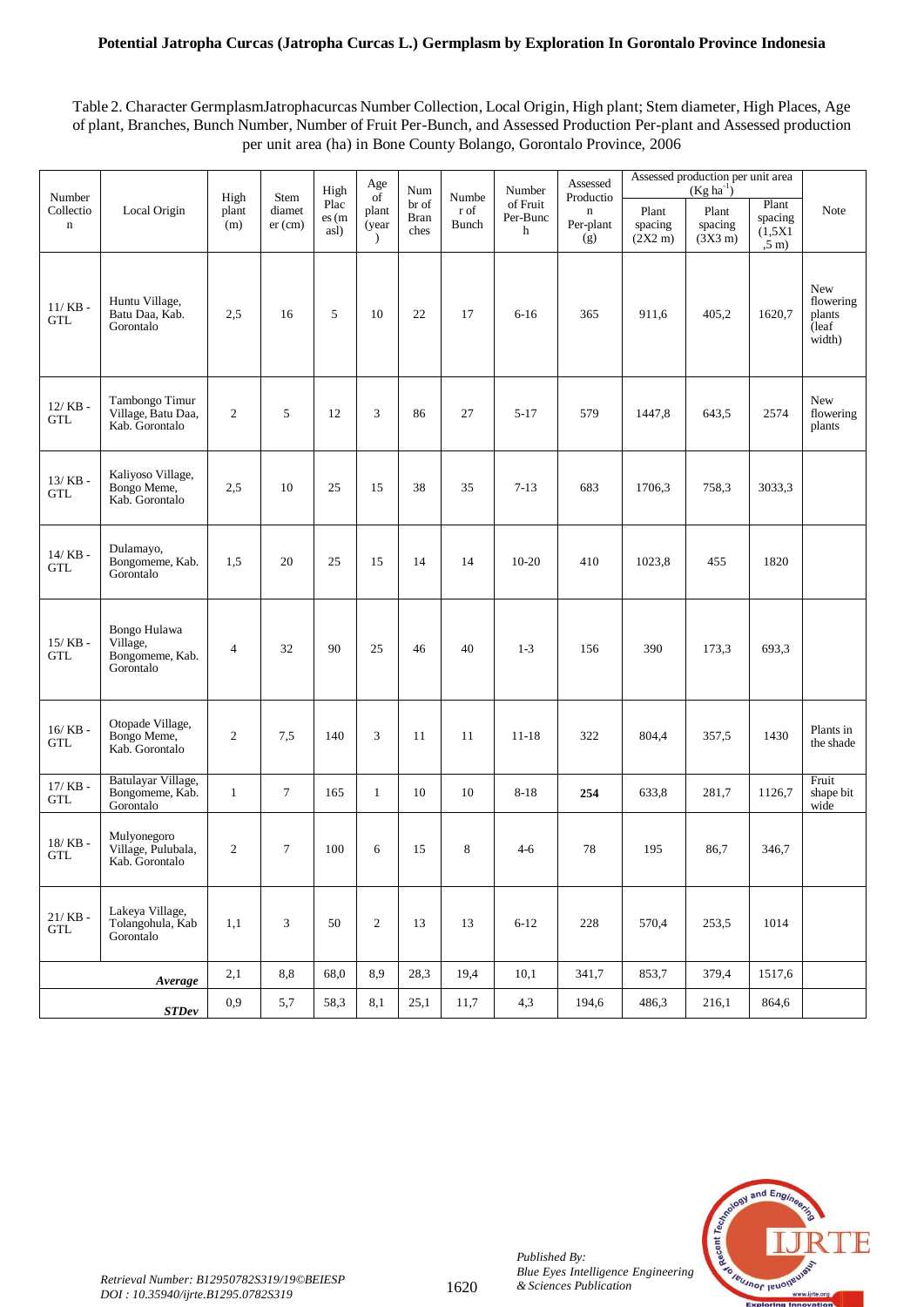## **International Journal of Recent Technology and Engineering (IJRTE) ISSN: 2277-3878, Volume-8, Issue-2S3, July 2019**

Table 3. Character GermplasmJatrophacurcas Number Collection, Local Origin, High plant; Stem diameter, High Places, Age of plant, Branches, Bunch Number, Number of Fruit Per-Bunch, and Assessed Production Per-plant and Assessed production per unit area (ha) in Bone Bolango, Gorontalo Province, 2006

|                      |                                                                                                     |                      |                             | High                  | Age<br>of                       | Num                          |                               | Numbe                          | Assesse<br>d                       | Assessed production per unit area (Kg<br>$ha^{-1}$ ) |                                       |                                     |                            |
|----------------------|-----------------------------------------------------------------------------------------------------|----------------------|-----------------------------|-----------------------|---------------------------------|------------------------------|-------------------------------|--------------------------------|------------------------------------|------------------------------------------------------|---------------------------------------|-------------------------------------|----------------------------|
| Number<br>Collection | Local Origin                                                                                        | High<br>plant<br>(m) | Stem<br>diamet<br>$er$ (cm) | Place<br>s(m)<br>asl) | plant<br>(year<br>$\mathcal{L}$ | br of<br><b>Bran</b><br>ches | Numbe<br>r of<br><b>Bunch</b> | r of<br>Fruit<br>Per-Bu<br>nch | Product<br>ion<br>Per-pla<br>nt(g) | Plant<br>spacing<br>$(2X2 \text{ m})$                | Plant<br>spacing<br>$(3X3 \text{ m})$ | Plant<br>spacing<br>(1,5X1,5)<br>m) | Note                       |
| 19/ B - GTL          | Rejonegoro<br>Village,<br>Paguyaman, Kab.<br>Boalemo                                                | 2,5                  | 8,3                         | 80                    | $\overline{2}$                  | 25                           | 54                            | $6 - 14$                       | 1053                               | 2632,5                                               | 1170                                  | 4680                                | New<br>flowering<br>plants |
| $20/B - GTL$         | Bongotua Village,<br>Paguyaman, Kab.<br>Boalemo                                                     | $\overline{c}$       | 5                           | 50                    | $\mathbf{1}$                    | 20                           | 35                            | $5-9$                          | 478                                | 1194,4                                               | 530,8                                 | 2123,3                              |                            |
| 22/ B - GTL          | Duloato Village,<br>Paguyaman,<br>Boalemo                                                           | 2,5                  | 3                           | 50                    | $\mathbf{1}$                    | 11                           | 10                            | $6 - 10$                       | 156                                | 390                                                  | 173,3                                 | 693,3                               |                            |
| $23/B - GTL$         | Bongotua Village,<br>Paguyaman,<br>Boalemo                                                          | 2,5                  | 6                           | 50                    | 3                               | 21                           | 10                            | $12 - 14$                      | 254                                | 633,8                                                | 281,7                                 | 1126,7                              |                            |
| 24/ B - GTL          | Harapan Village,<br>Wonosari,<br>Boalemo                                                            | $\overline{4}$       | 6                           | 50                    | $\overline{2}$                  | 36                           | 37                            | $9-13$                         | 794                                | 1984,2                                               | 881,8                                 | 3527,3                              |                            |
| $25/B - GTL$         | Mekarjaya<br>Village, Wonosari,<br>Boalemo                                                          | 3,5                  | 10                          | 80                    | 5                               | 31                           | 36                            | $8 - 20$                       | 983                                | 2457                                                 | 1092                                  | 4368                                |                            |
| $26/ B - GTL$        | Batu keramat<br>Village, Wonosari,<br>Boalemo                                                       | 1.5                  | 5                           | 110                   | 3                               | 12                           | 16                            | $10 - 20$                      | 468                                | 1170                                                 | 520                                   | 2080                                |                            |
| $27/B - GTL$         | Batu keramat<br>Village, Wonosari,<br>Boalemo                                                       | 3                    | 8                           | 120                   | $\overline{4}$                  | 30                           | $25\,$                        | $7-13$                         | 488                                | 1218,8                                               | 541,7                                 | 2166,7                              |                            |
|                      | Average                                                                                             | 2,8                  | 6,3                         | 76,7                  | 3,0                             | 23,5                         | 22,3                          | 11,8                           | 523,8                              | 1309,0                                               | 581,8                                 | 2327,0                              |                            |
|                      | 0,9<br>2,4<br>32,0<br>1,4<br>10,5<br>12,3<br>2,6<br>315,1<br>787,6<br>350,1<br>$\boldsymbol{STDev}$ |                      |                             |                       |                                 | 1400,2                       |                               |                                |                                    |                                                      |                                       |                                     |                            |



*Published By:*

*& Sciences Publication*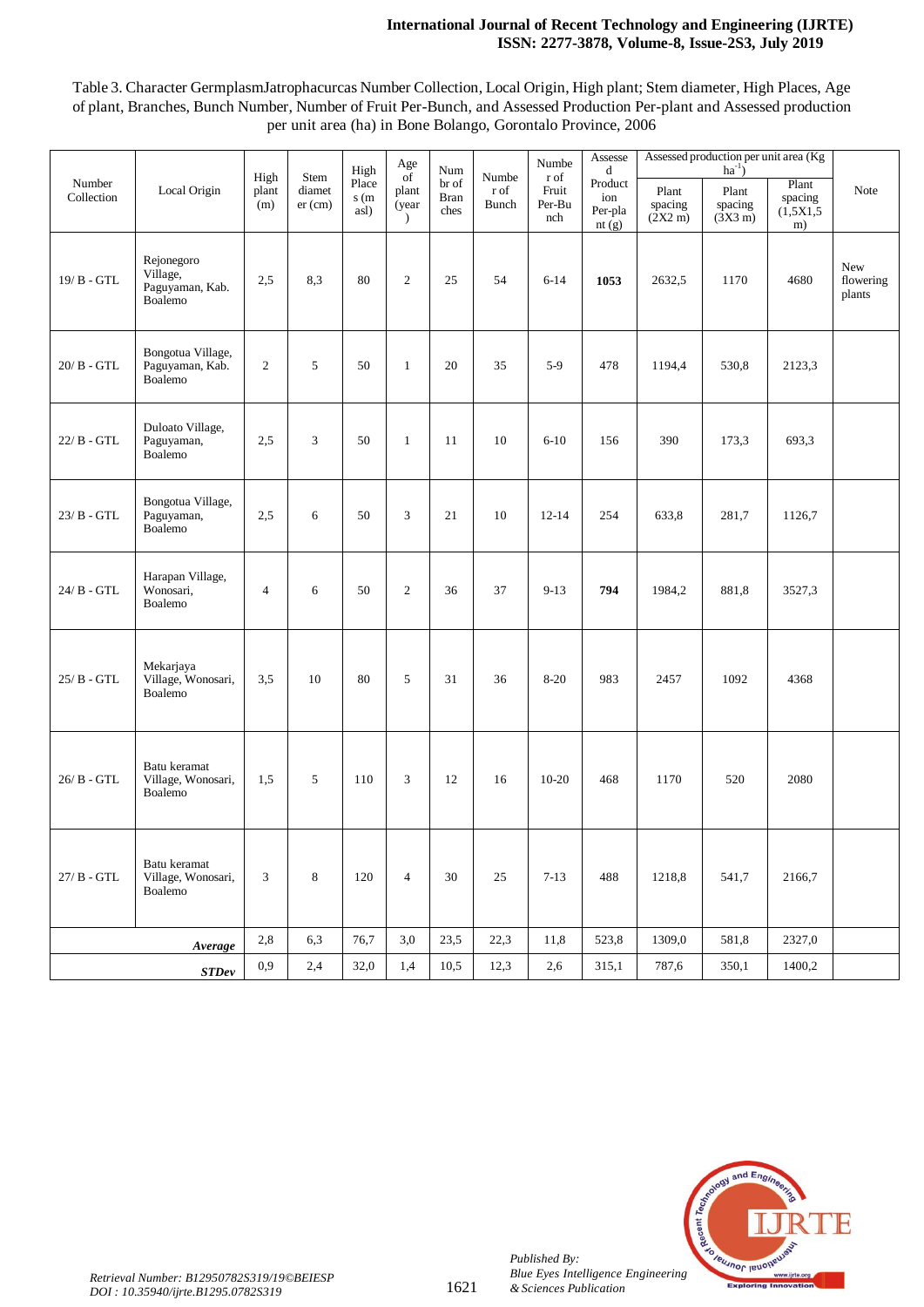## **Potential Jatropha Curcas (Jatropha Curcas L.) Germplasm by Exploration In Gorontalo Province Indonesia**

Table 4. Character GermplasmJatrophacurcas Number Collection, Local Origin, High plant; Stem diameter, High Places, Age of plant, Branches, Bunch Number, Number of Fruit Per-Bunch, and Assessed Production Per-plant and Assessed production per unit area (ha) in Bone County Bolango, Gorontalo Province, 2006

|                      |                                                                    |                      |                              |                               | Age                                            |                                    |                            |                                     | Assesse                                 |                                       |                                              | Assessed production per unit area (Kg) |                         |
|----------------------|--------------------------------------------------------------------|----------------------|------------------------------|-------------------------------|------------------------------------------------|------------------------------------|----------------------------|-------------------------------------|-----------------------------------------|---------------------------------------|----------------------------------------------|----------------------------------------|-------------------------|
| Number<br>Collection | Local Origin                                                       | High<br>plant<br>(m) | Stem<br>diam<br>eter<br>(cm) | High<br>Place<br>s(m)<br>asl) | $\overline{of}$<br>plant<br>(year<br>$\lambda$ | Numbr<br>of<br><b>Branch</b><br>es | Num<br>ber of<br>Bunc<br>h | Number<br>of Fruit<br>Per-Bunc<br>h | d<br>Producti<br>on<br>Per-plan<br>t(g) | Plant<br>spacing<br>$(2X2 \text{ m})$ | $ha^{-1}$<br>Plant<br>spacing<br>(3X3)<br>m) | Plant<br>spacing<br>(1,5X1,5m)         | Note                    |
| 28/KT-GTL            | Limba B<br>Village, Kota<br>Selatan, Kota<br>Gorontalo             | 3                    | $\tau$                       | 5                             | $\mathbf{2}$                                   | 28                                 | 28                         | $6 - 16$                            | 601                                     | 1501,5                                | 667,3                                        | 2669,3                                 |                         |
| 29/KT-GTL            | Donggala<br>Village, Kota<br>Selatan, Kota<br>Gorontalo            | 3                    | $\overline{c}$               | 5                             | 10                                             | 58                                 | 38                         | $7-13$                              | 741                                     | 1852,5,                               | 823,3                                        | 3293,3                                 |                         |
| 30/KT-GTL            | Tenilow<br>Village, Kota<br>Barat, Kota<br>Gorontalo               | $\overline{c}$       | $\overline{2}$               | 6                             | 3                                              | 20                                 | 19                         | $2 - 4$                             | 111                                     | 277,9                                 | 123,5                                        | 494                                    |                         |
| 31/KT-GTL            | endaKalengko<br>ngan Village<br>Kota Selatan,<br>Kota<br>Gorontalo | 1.5                  | 12                           | 5                             | $\overline{4}$                                 | 18                                 | 12                         | $6-10$                              | 187                                     | 468                                   | 208                                          | 832                                    | New flowering<br>plants |
| 32/ KT - GTL         | Wumialo<br>Village, Kota<br>Tengah, Kota<br>Gorontalo              | 2.5                  | 11                           | 3                             | 3                                              | 20                                 | 25                         | $6 - 16$                            | 536                                     | 1340,6                                | 595,8                                        | 2383,3                                 |                         |
| 33/ KT - GTL         | Wongkaditi<br>Timur<br>Village, Kota<br>Utara, Kota<br>Gorontalo   | $\overline{4}$       | 12                           | 8                             | $\overline{4}$                                 | 35                                 | 17                         | $6 - 20$                            | 431                                     | 1077.4                                | 478,8                                        | 1915,3                                 |                         |
| 09/KT-GTL            | Leyato<br>Selatan<br>Village, Kota<br>Timur, Kota<br>Gorontalo     | $\overline{2}$       | 5                            | 10                            | $\overline{4}$                                 | 9                                  | 8                          | $5-18$                              | 187                                     | 468                                   | 208                                          | 832                                    |                         |
| $10/KT$ - $GTL$      | Leyato<br>Selatan<br>Village, Kota<br>Timur, Kota<br>Gorontalo     | 1                    | $\overline{c}$               | 10                            | 0,5                                            | $\overline{4}$                     | 3                          | $\overline{0}$                      | $\overline{0}$                          | $\boldsymbol{0}$                      | $\overline{0}$                               | $\boldsymbol{0}$                       |                         |
|                      | Average                                                            | 2,4                  | 6,6                          | 6,5                           | 3,8                                            | 24,0                               | 18,8                       | 8,4                                 | 349,3                                   | 733,3                                 | 388,1                                        | 1552,4                                 |                         |
|                      | <b>STDev</b>                                                       | 0,9                  | 4,5                          | 2,6                           | 2,8                                            | 16,8                               | 11,4                       | 4,6                                 | 264,5                                   | 572,0                                 | 293,8                                        | 1175,2                                 |                         |

The potential of other plants found in sample number  $19 / B$  - GTL production can be quite high at 1,  $053$  kg of plant age of approximately 2 years with a rather large number of bunches and number of branches 54 only 25 pieces. It can be seen - average each branch to form two pieces of fruit bunches with an average of about 6-14 pieces. This sample is the best sample of Boalemo District with the condition of the plants used as fences near waterways. Samples of other collections that have good potential that is  $17 / KG -$ GTL is located in the village BatulayarBongomemeGorontalo District. From a young age of the plant about a year but quite a lot perbuah range 8-18 fruits and visual appearance has a lot of ripe fruit (yellow) and some have been blackened (dry), Assessed production is not too high it is because the number of branches formed but still a little 10 pieces of these branches produce fruit bunches all. Potential production is expected from the plant Jatropha (Jatrophacurcas) in which each branch to form bunches of fruit can be more than one.

In table 1, 2 3 and 4 describe the production Assessed broad unity in each district is shown in several plant spacing when cultured with either course with a different population. The result is the production Assessed estimates of crop production, with a population of plants when grown with regular spacing.

For optimum plant spacing used for the cultivation of a distance of  $2 \times 2$  m Assessed highest production on sample number  $8 / BB - GTL$  as much as 10  $608$  kg ha-1 or the equivalent of 10.6 tons ha-1. This result is of course a picture when the plants produce fruit the same as the samples taken. The production that was quite high at a spacing of  $2 \times 2$  m obtained on the sample number  $19 / B$  - GTL is able to produce 2632.5 kg ha-1, equivalent to  $2.6$  tons ha-1. This is supported by  $[8]$  that the optimal planting jatropha population is 2  $x 2$  m with a population of 2500 per hectare. Results the results of other studies showed that the population in

1111 to  $2,500$  plants per hectare gives good results [9].



*& Sciences Publication Retrieval Number: B12950782S319/19©BEIESP DOI : 10.35940/ijrte.B1295.0782S319*

1622

*Published By: Blue Eyes Intelligence Engineering*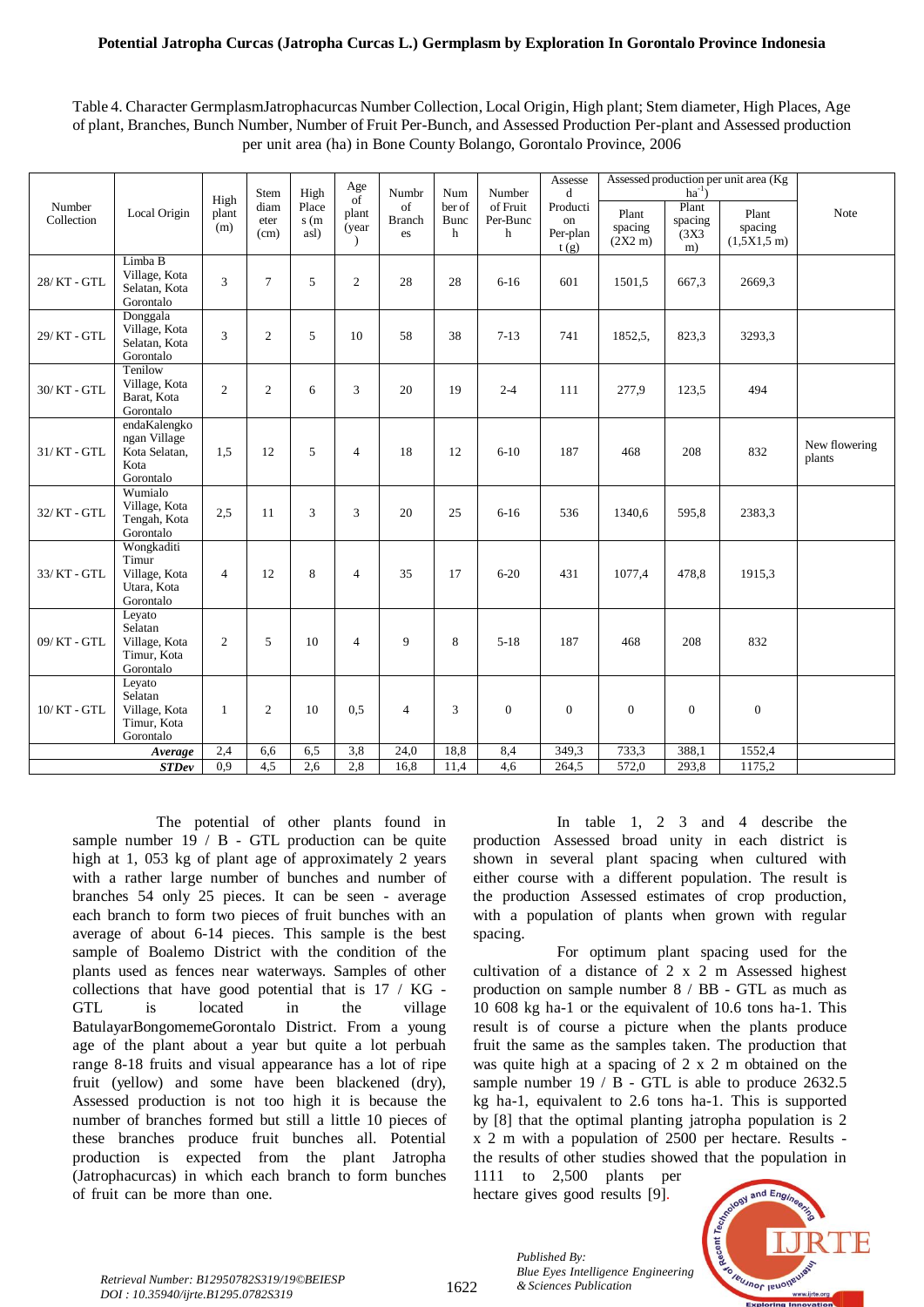At optimal conditions of plants grown by a spacing distance of  $3 \times 3$  m which would reduce the plant population is broad unity so that the Assessed production be greatly reduced. Assessed range of production in this population of about 1111 plants per hectare reaches various weights of 130 to  $\overline{4714.7}$  kg

ha-1. With a spacing of this magnitude from the samples taken are still very high - average 2.4 tons per hectare. With closer spacing of  $1.5 \times 1.5$  m with a total population of around 4444 plant crop production range of 520 to 18858.7 kg ha-1 the average - rating of 9689.35 kg / ha.

Table 5. Average for each region where exploration for the variable Plant Height (m), stem diameter (cm), Height place(m above sea level) , Age Plant (Year), Amount Branch and amount of bunch.

| Regency                       | Plant<br>Height $(m)$ | <b>Stem</b><br>diameter<br>(cm) | Height<br>place<br>(m asl) | Age Plant<br>(year) | Amount<br>branch | Amount<br>bunch |
|-------------------------------|-----------------------|---------------------------------|----------------------------|---------------------|------------------|-----------------|
| <b>Bone Bolango Regency</b>   | 2,4                   | 6,0                             | 27,1                       | 16,8                | 14,4             | 31,6            |
| KabupatenGorontalo<br>Regency | 2,1                   | 8,8                             | 68,0                       | 8,9                 | 28,3             | 19,4            |
| Boalemo Regency               | 2,8                   | 6,3                             | 76,7                       | 3,0                 | 23,5             | 22,3            |
| Gorontalo Municipality        | 2,4                   | 6,6                             | 6,5                        | 3,8                 | 24,0             | 18,8            |
| Average                       | 2,4                   | 6,9                             | 44,6                       | 8,1                 | 22,6             | 23,0            |
| <b>STDev</b>                  | 0,3                   | 1,3                             | 33,3                       | 6,3                 | 5,9              | 5,9             |

Each district in Gorontalo whose location is an area of exploration showed mixed results on several variablesIn the parameters plant height ranging from 2.1 to 2.8 meters on which the district Boalemo have the highest accession. Stem diameter also shows each district on a range of values  $6.3 \text{ cm}$  to  $8.8 \text{ cm}$ . At the altitude varies or fluctuates with the value of more than one standard deviation in the district where Boalemo has the highest elevation sites. Age of plants, number of branch and show the differences fluctuated bunches in each district, especially in the Regency Bone Bolango because it was found accession Jatropha (Jatrophacurcas), a  $60$ -year-old.

Table 6. Average for each region where exploration for variable-number of fruits per bunch, Assessed production per plant (g) and Assessed production per ha (kg).

|                               | The number of    | Assessed                       | Assessed production per ha (kg) |                   |                       |  |  |  |
|-------------------------------|------------------|--------------------------------|---------------------------------|-------------------|-----------------------|--|--|--|
| Regency                       | fruits per bunch | production<br>per plant. $(g)$ | Spacing<br>(2x2m)               | Spacing<br>(3x3m) | Spacing<br>(1,5X1,5m) |  |  |  |
| <b>Bone Bolango Regency</b>   | 10,3             | 785,3                          | 1717,8                          | 763,5             | 3053,9                |  |  |  |
| KabupatenGorontalo<br>Regency | 10,1             | 341,7                          | 853,7                           | 379,4             | 1517.6                |  |  |  |
| <b>Boalemo Regency</b>        | 11,8             | 523,8                          | 1309,0                          | 581,8             | 2327,0                |  |  |  |
| Gorontalo Municipality        | 8,4              | 349,3                          | 733,3                           | 388,1             | 1552,4                |  |  |  |
| <b>Means</b>                  | 10,1             | 500,0                          | 1153,5                          | 528,2             | 2112,7                |  |  |  |
| <b>STDev</b>                  | 1,4              | 208,0                          | 450.6                           | 182,6             | 730,3                 |  |  |  |

Assessed production of Jatropha (Jatrophacurcas), which is found in every district has a high level of variation where the highest score in the district Bone Bolango. This shows the district has a potential Bone BolangoJatrophacurcas is better compared to other districts.

The productivity level of the reported range of plants varies widely abroad [10]. reported the results of Jatropha (Jatrophacurcas) in Paraguay 3-4 tonnes ha-1 at the age of 7-9 years, in Nicaragua and in Mali respectively  $5.0$  and  $2.8$  tons ha-1  $[7]$ , while in Thailand 2.15 tons ha-1 (Ishii and Takeuchi in [10], As for the varieties that exist in Indonesia such as IP-1P production potential of the first year from  $0.23$  to  $0.3$ tons ha-1, the fifth year of  $4-5$  tons ha-1 and recommended for wet climates, varieties of IP production

potential year-1M first from  $0.2$  to  $0.3$  tons ha-1, the fifth year  $4-5$  tons ha-1 and recommended for temperate climates and dry, the variety of IP-1A first-year production potential from  $0.27$  to  $0.3$  tons ha-1, in the fifth year  $4-5$  tons ha-1 and is recommended for dry climates  $[11]$ , So if we look at some of the information obtained from the exploration compared with the level of productivity than other countries and high yielding varieties in Indonesia is much higher but it needs further research in plant material that can be in Gorontalo at planting in other areas.

## **IV. CONCLUSION**

*& Sciences Publication* 

*Published By:*

Diversity Jatropha